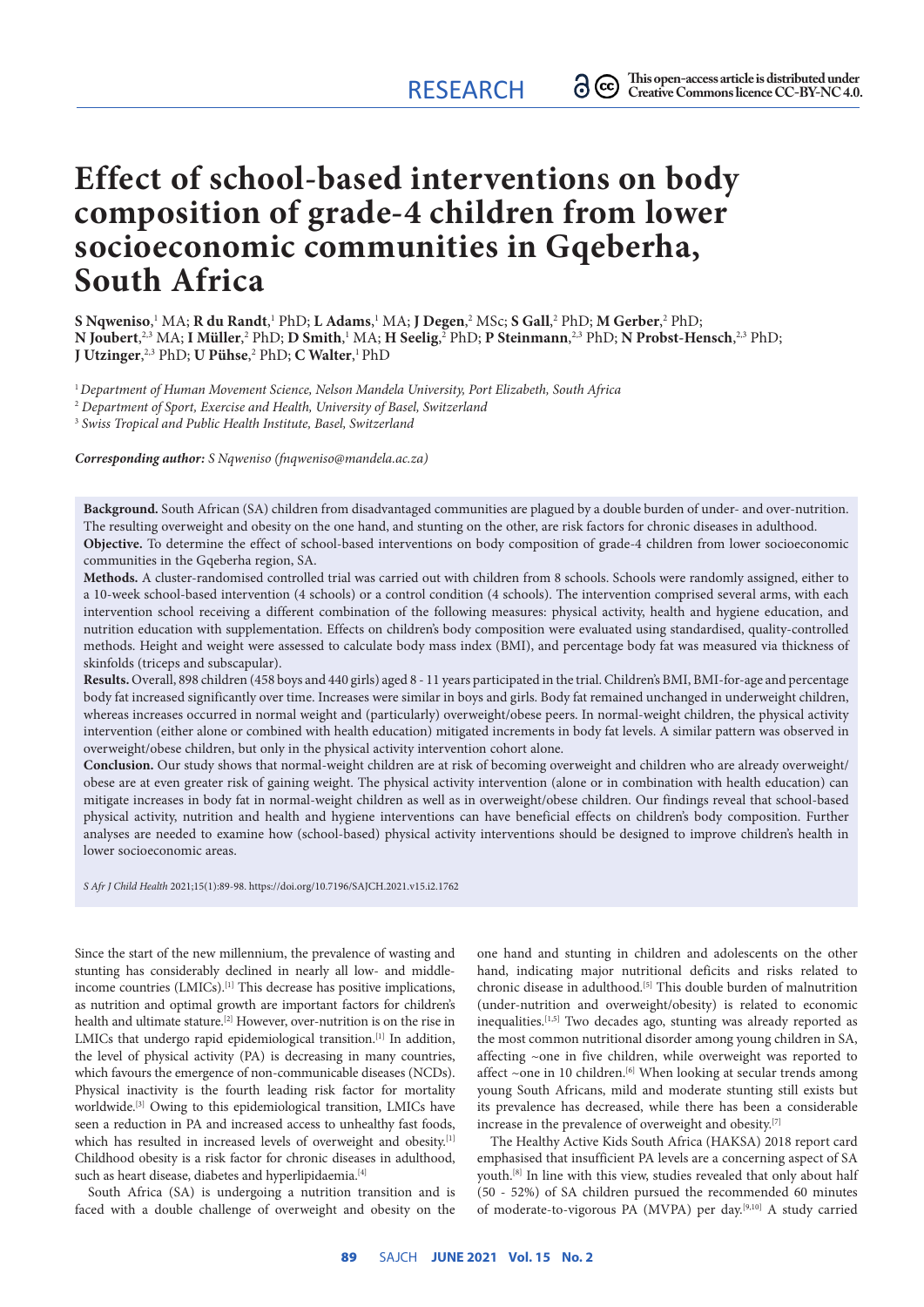out in a rural part of SA showed that the co-occurrence of underand over-nutrition is a particular concern regarding children and adolescents, and is most prevalent in low-socioeconomic classes of the population.[5] However, it is currently unknown whether this notion is generalisable to SA children living in urban or peri-urban settings. Overweight/obesity rates are still increasing, especially among girls, even in the presence of food insecurity.[8] As under- and over-nutrition both develop over time, the most effective means for controlling these conditions is through prevention. Regular participation in PA and nutrition-sensitive interventions have shown to be successful in reducing over- and under-nutrition, respectively, and could thus be used to improve children's health status.<sup>[11,12]</sup>

As children spend a considerable amount of time at school, the school environment has been identified as a suitable setting for the promotion of PA through physical education (PE) lessons.<sup>[13,14]</sup> However, in SA schools, the implementation of PE faces a number of challenges. For instance, PE is marginalised in the school curriculum, and therefore inadequately implemented. Indeed, there is a lack of qualified PE teachers, facilities and equipment are inadequate, and there are limited financial resources.[15] These factors are especially pronounced in poorer schools.<sup>[15]</sup>

Nutrition-specific and nutrition-sensitive interventions are needed to address the double burden of chronic under-nutrition and the increasing prevalence of overweight and obesity in SA children.<sup>[16]</sup> The aim of the present study was to investigate the effects of a 10-week school-based health intervention on the body composition of grade-4 children from lower socioeconomic communities in the Port Elizabeth region. The programme comprised four different intervention arms: (*i*) PA only; (*ii*) PA and health and hygiene education; (*iii*) health and hygiene education and nutrition education with supplementation; and (*iv*) PA, health and hygiene education and nutrition education with supplementation. As PA increases energy expenditure, [17] our expectation was that PA alone or PA combined with health/hygiene education may lead to lower body mass index (BMI) and body fat scores. By contrast, we assumed that the nutrition intervention in combination with health/hygiene education may result in increased BMI and body fat percentage. The reasoning behind this assumption is that although the nutrition intervention focused on healthy diets, it also included an energy-dense supplement, which contributed to increased energy intake. Finally, we expected that combining PA, nutrition intervention (with supplement) and health/hygiene education would not produce any clear effects, as PA increases energy expenditure, whereas the supplement contributes to increased energy intake. We are aware that the qualitative interpretation of our findings will depend on the children's initial nutritional status. Thus, while an increase of BMI and body fat might be interpreted as beneficial among underweight children, such an increment is not desired among normal-weight and overweight/obese children. Accordingly, one important goal of our study was to find out whether the intervention measures produced differential effects among underweight, normalweight and overweight/obese children.

# **Methods**

# **Study design and participants**

A cluster randomised controlled trial as part of the research project entitled 'Disease, Activity and Schoolchildren's Health (DASH)' was implemented.<sup>[18,19]</sup> The study reported here employed data from the baseline (T1) and post-intervention survey (T2).

The population under investigation consisted of children aged 8 - 11 years from socioeconomically disadvantaged schools in Port Elizabeth. Eight quintile 3 schools were selected based on the following criteria: (*i*) at least 100 children attending grade 4; (*ii*) geographic location; (*iii*) representation of target communities (predominantly coloured and black African communities); and (*iv*) commitment to support the project. In the SA context, quintiles are used to classify government schools according to their socioeconomic status (SES), ranging from quintile 1 (poorest), to quintile 5 (least poor) schools.<sup>[20]</sup> Quintile 1 - 3 schools are no-fee-paying schools that also benefit from the National School Nutrition Programme (NSNP), which provides children with one meal a day at school. The schools were situated in historically neglected, apartheid-demarcated black African and coloured areas that have been adversely affected by high unemployment rates and extreme poverty.

Overall, 1 009 children (with written informed consent from parents/guardians and children's assent) participated in the baseline assessment (T1). Subsequently, 111 children were excluded for a number of reasons, including changing schools, absenteeism and incomplete data. Complete data records were available for 898 children (458 boys and 440 girls).

#### **Procedures**

Permission to conduct the DASH study was sought from and granted by the Ethics Committee of Northwest and Central Switzerland (EKNZ) in Basel, Switzerland (ref. no. EKNZ 2014-179), the Nelson Mandela University's Research Ethics Committee (ref. no. H14-HEA-HMS002), the Eastern Cape Department of Health (DoH) and the Eastern Cape Department of Education (DoE) in SA.

Testing was conducted at the respective schools and was carried out class-wise during official school hours by trained researchers. Detailed explanations and demonstrations were provided prior to commencement of testing. The T1 data assessment was carried out between mid-February and end of March 2015. The intervention commenced after the holidays in mid-July 2015 and lasted until September 2015 (10 weeks in total). The T2 data assessment took place in October 2015. Measurement procedures were identical across schools during both time points. The following anthropometric variables were assessed: weight (kg), stature (referred to as height in this study) (cm), and skinfolds (mm) at two sites (triceps and subscapular). The measurement procedures are detailed in the DASH study protocol.<sup>[18]</sup> We calculated the BMI (height (in cm) divided by weight (in kg) squared) and body fat percentage (BF%) using the Slaughter equation,<sup>[21]</sup> as key measures of body composition. Age, gender and SES were used as potential covariates.

SES was measured with a 9-item self-report questionnaire about housing characteristics, ownership of durable assets (e.g. washing machine), and household-level living standards. Scores of the SES index range from 1 to 9, with higher scores reflecting higher family SES. Evidence for the validity of similar SES scales has been reported.<sup>[22]</sup>

#### **Intervention**

The interventions comprised PA, health and hygiene education, and nutrition education and supplementation. The interventions were readily integrated into the school curriculum in the Life Skills learning area. Intervention arms and control conditions are shown in Table 1. The procedure for intervention allocation is detailed in the DASH study protocol.<sup>[18,19]</sup> Independent of study arm allocation, the children received deworming medication during the study period, if indicated according to guidelines of the World Health Organization (WHO).[23] Interventions were implemented over a 10-week period in four randomly selected schools. The control schools continued to follow the standard school curriculum. To each school receiving a different combination of the intervention measures, we assigned a control school located in the same geographic area (township v. northern area). Our preliminary analyses revealed that the children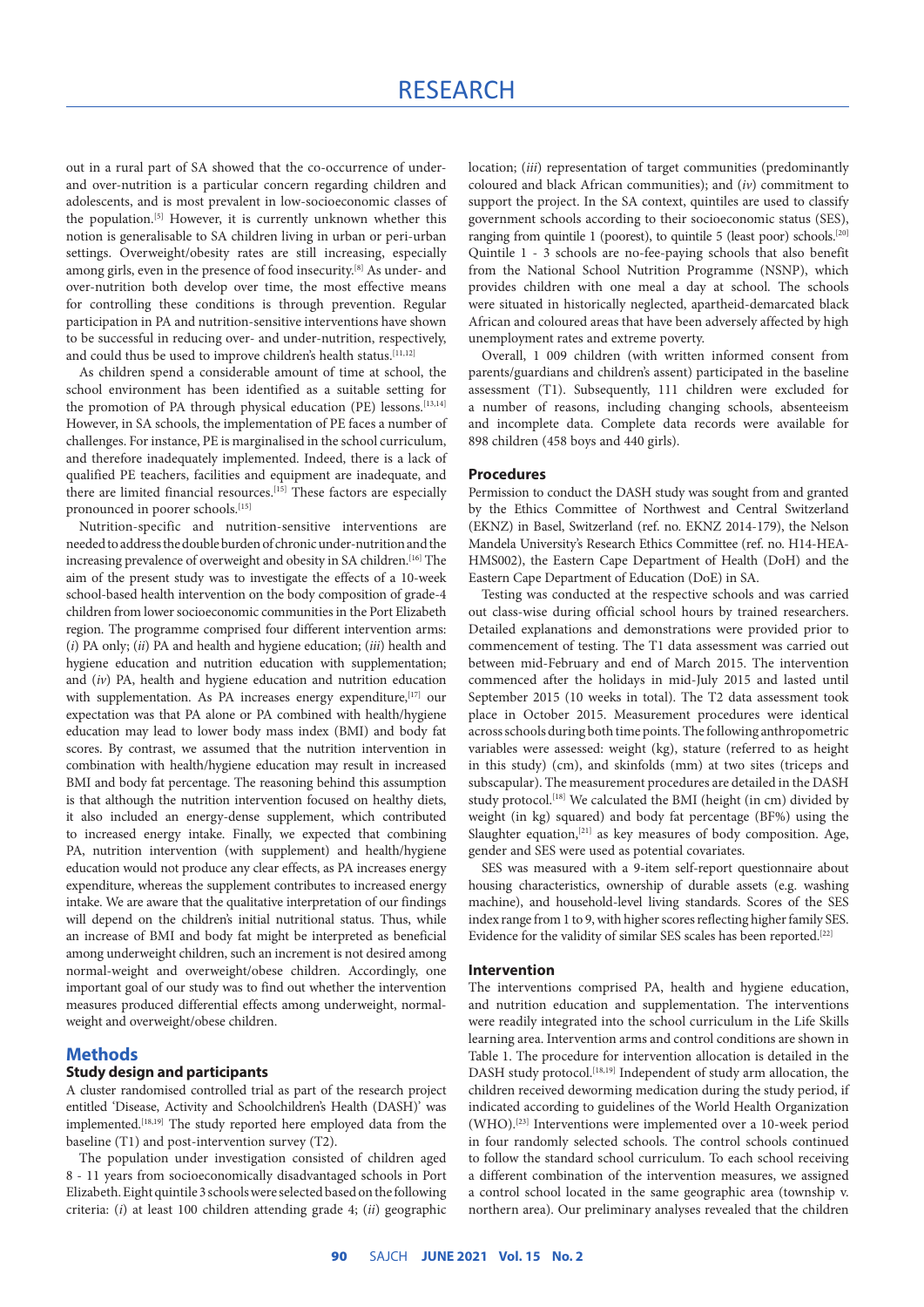of the eight different schools did not significantly (*p*>0.05) differ with regard to SES.

The PA intervention consisted of two weekly 40-minute PE lessons, one weekly 40-minute moving-to-music lesson, regular in-class PA breaks, and an adaptation of the school playground to provide a PA-friendly environment (painted games and PA stations). All PE lessons were aligned with the prescribed PE curriculum. Teachers were assisted by external PE specialists in conducting the intervention. The moving-to-music lessons were conducted by trained dance students from Nelson Mandela University.

For the health and hygiene as well as the nutrition education interventions, six 45-minute lessons were developed and taught by the classroom teacher during class time. The health and hygiene education intervention consisted of lesson plans about general health and hygiene, health-promoting posters and class activities for children. This included handwashing, where we encouraged each classroom to have a water bucket and soap for children to wash their hands regularly, especially after playing and using the toilet and before eating. The rationale for the inclusion of this component is linked to the general health and hygiene education, which is important for the prevention of intestinal parasitic and other infections. Regular handwashing habits improved in schoolchildren and modest effects were reported on children's nutritional status.[24] For the nutrition intervention, children were given the United Nations Children's Fund (UNICEF)-approved nutritional supplement, known as the Ready-to-Use Supplementary Food (RUSF), once a day.<sup>[25]</sup> The RUSF is a peanut butter-based supplement in vegetable oil that includes vitamins, minerals and protein, packaged in a small sachet (530 kcal per 100 g sachet). Lessons on healthy eating were also developed and relevant posters provided. The lessons included different food groups, the importance of eating a balanced meal, and encouraging children to bring a healthy lunchbox to school. The aim was to raise awareness about healthy diets and good nutrition habits.

#### **Statistical analysis**

Mean, standard deviations (SDs) as well as mean difference scores (T2 minus T1) were calculated as descriptive statistics, separately for (*i*) girls and boys and (*ii*) underweight, normal-weight and overweight/ obese children assigned to the experimental and control groups of the four match-paired schools. To examine whether BMI-for-age and BF% changed differently in girls v. boys and in underweight, normal weight v. overweight/obese children, we carried out repeated measures analyses of covariance (ANCOVAs), with the within-factor time (T1 v. T2), the between factor gender (girls v. boys) or nutritional status (underweight, normal-weight v. overweight), and treatment as a covariate (experimental v. control). Additionally, simple repeated measures ANOVAs were carried out to examine changes in each single comparison group, with the within-factor time (T1 v. T2). All statistical analyses were carried out with SPSS 26 (IBM Corp., USA), and the level significance was set at *p*<0.05 across all analyses. As statistical significance does not always imply that the observed mean changes are of practical importance,  $\eta^2$  was calculated for each comparison. To interpret effect sizes, we followed Cohen's<sup>[26]</sup> recommendations:  $\eta^2 \ge 0.01$ (small effect),  $\eta^2 \ge 0.059$  (moderate effect), and  $\eta^2 \ge 0.138$  (large effect). Finally, to take into account the nested and multivariate nature of the data (learners assessed in classes; interrelatedness between assessed predictors), we performed mixed linear regression analyses with random intercepts for school classes, separately for normal weight and overweight/obese children (owing to the low number, no separate analyses were possible for underweight children). More specifically, we used age, gender, SES, baseline scores and treatment to determine the multivariate association with BMI-for-age and BF% at T2. Separate analyses were performed for each of the four match-paired schools (receiving a different intervention arm v. control condition).

#### **Results**

### **Descriptive statistics for the total sample**

In the total sample, a significant increase was observed for the following: BMI (T1: M=17.0, SD=3.0; T2: *M*=17.7, *SD*=3.3, *F*(1 897)=536.1, p<0.001, η<sup>2</sup>=0.374); BMI-for-age (T1: M=-0.0, SD=1.2; T2: M=0.1, SD=1.2, *F*(1 897)=148.8, *p*<0.001, η<sup>2</sup>=0.143); and BF% (T1: M=15.9, SD=7.0; T2: M=17.2, SD=8.9, *F*(1 897)=70.5, *p*<0.001, η<sup>2</sup>=0.073).

#### **Descriptive statistics for boys and girls**

Table 2 shows the means and SDs of the measured BMI and estimated BMI-for-age scores separately for boys and girls at T1 and T2 for

| interventions allocated in February and March 2015             |                                |               |
|----------------------------------------------------------------|--------------------------------|---------------|
| Experimental group                                             | Control group                  | School area   |
| School E1 $(n=90)$                                             | School C1 $(n=113)$            | Township area |
| Physical activity intervention                                 | Deworming medication           |               |
| Deworming medication                                           |                                |               |
| School E2 $(n=99)$                                             | School C <sub>2</sub> $(n=97)$ | Northern area |
| Physical activity intervention                                 | Deworming medication           |               |
| Health and hygiene education intervention                      |                                |               |
| Deworming medication                                           |                                |               |
| School E3 $(n=92)$                                             | School C3 $(n=151)$            | Township area |
| Health and hygiene education intervention                      | Deworming medication           |               |
| Nutrition intervention (with supplement*)                      |                                |               |
| Deworming medication                                           |                                |               |
| School E4 $(n=170)$                                            | School C4 $(n=86)$             | Northern area |
| Physical activity intervention                                 | Deworming medication           |               |
| Health and hygiene education intervention                      |                                |               |
| Nutrition intervention (with supplement*)                      |                                |               |
| Deworming medication                                           |                                |               |
| $n =$ number of children.<br>*Ready-to-use supplementary food. |                                |               |
|                                                                |                                |               |

**Table 1. Grouping of schools from socioeconomically disadvantaged areas in Gqeberha, South Africa, with the relevant**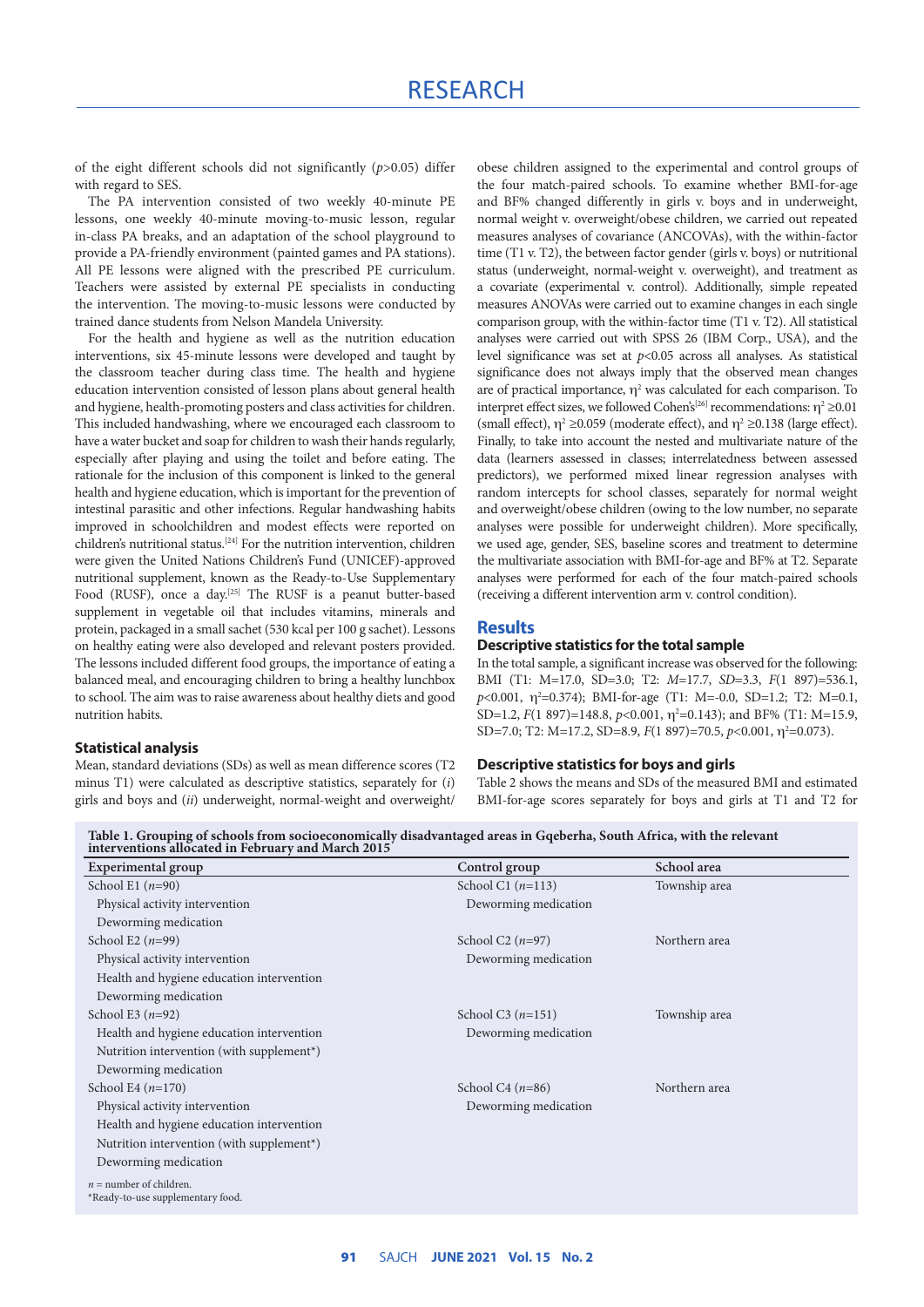each of the treatment and match-paired control groups, as well as the mean difference in BMI-for-age scores. Significant (and meaningful) changes were observed in 10 of 16 subgroups. In the total sample, BMI-for-age did not change differently from T1 to T2 in boys (T1: M=-0.1, SD=1.2; T2: M=0.1, SD=1.2) compared with girls (T1: M=0.0, SD=1.2; T2: M=0.2, SD=1.2), *F*(1 886)=3.4, *p*=0.066, η<sup>2</sup>=0.004. In line with these data, a statistically significant increase in BMI-for-age was found both for boys,  $(F(1\ 456)=9.1, p=0.003, \eta^2=0.020)$  and girls  $(F(1$  $(438)=23.8, p<0.001, \eta^2=0.051$ .

The descriptive statistics for BF% are summarised in Table 3.

While we observed increasing body fat levels in 7 of 16 subgroups, changes were not significantly different in boys (T1: M=13.3, SD=6.0; T2: M=14.4, SD=8.3) compared with girls (T1: M=18.6, SD=6.9; T2: M=20.1, SD=8.6),  $(F(1 886)=1.6, p=0.211, \eta^2=0.002)$ . Overall, a significant increase in BF% was observed both for boys (*F*(1 456)=18.0, *p*<0.001, η²=0.038) and girls, (*F*(1 438)=82.8, *p*<82.8, η²=0.159).

### **Descriptive statistics for underweight, normal-weight and overweight/obese children**

Table 4 shows the means and SDs of the measured BMI and the estimated BMI-for-age scores separately for underweight, normalweight and overweight/obese children at T1 and T2 for each of the treatment and the match-paired control groups. Table 4 also displays the mean difference in the BMI-for-age scores. Significant (and meaningful) changes were observed in the majority of subgroups. In the total sample, BMI-for-age scores changed differently from T1 to T2 in underweight (T1: M=-2.5, SD=0.5; T2: M=-2.1, SD=0.8), normal weight (T1: M=-0.3, SD=0.7; T2: M=-0.1, SD=0.7) and overweight/ obese children (T1: M=1.8, SD=0.7; T2: M=1.9, SD=0.8) (*F*(2 885)=12.7,  $p$ <0.001,  $\eta$ <sup>2</sup>=0.028). Separate repeated measures ANOVAs showed that the increase was statistically significant only for normal-weight children  $(F(1 689)=33.7, p<0.001, \eta^2=0.047)$ , whereas no significant changes were observed in underweight  $(F(1.37)=1.03, p=0.316, \eta^2=0.027)$  and overweight peers ( $F(1\ 164)=0.5$ ,  $p<0.475$ ,  $\eta^2=0.003$ ).

The descriptive statistics for BF% are summarised in Table 5. Significant changes were found in about half of the subgroups. All significant changes pointed towards increasing body fat levels. Changes were significantly different in underweight (T1: M=9.8, SD=2.7; T2: M=10.1, SD=3.5), normal weight (T1: M=13.9, SD=4.3; T2: M=14.6, SD=4.9) and overweight/obese children (T1: M=25.8, SD=7.8; T2: M=29.6, SD=11.4) ( $F(2 885)=35.1$ ,  $p<0.001$ ,  $\eta^2=0.073$ ). While no significant change was observed in underweight children (*F*(1.37)=0.0,  $p=0.853$ ,  $\eta^2=0.001$ ), significant increases occurred in normal-weight  $(F(1\ 689)=63.0, p<0.001, \eta^2=0.084)$  and overweight peers  $(F(1\ 164)=42.2,$  $p<$ 0.001,  $\eta$ <sup>2</sup>=0.205).

#### **Effects of intervention among normal-weight children**

The effects of the mixed linear regression analyses for normal-weight children are summarised in Table 6. Across both outcomes (BMI-forage and BF%), baseline scores were the strongest predictor of T2 scores. Moreover, in the treatment arm where PA, health/hygiene and nutrition (including the supplement) were combined, children of the control group had lower BMI-for-age scores at follow-up compared with peers assigned to the experimental group. Regarding BF%, in the PA alone and PA combined with health/hygiene education treatment arms, the control groups had significantly higher BF% at T2 if compared with the respective experimental groups.

#### **Effects of intervention in overweight/obese children**

The effects of the mixed linear regression analyses for overweight/

|             |                      | <b>BMI</b> |                |             | BMI-for-age (zBMI) |                            |            |          |
|-------------|----------------------|------------|----------------|-------------|--------------------|----------------------------|------------|----------|
|             |                      | T1         | T <sub>2</sub> | T1          | T <sub>2</sub>     |                            |            |          |
| Group       | Treatment, n         | M(SD)      | M(SD)          | M(SD)       | M(SD)              | Mean difference<br>in zBMI | p-value    | $\eta^2$ |
| $E1 - C1$   |                      |            |                |             |                    |                            |            |          |
| <b>Boys</b> | Control, $n=57$      | 16.9(1.6)  | 17.3(1.7)      | 0.2(0.8)    | 0.3(0.8)           | $+0.1$                     | 0.169      | 0.034    |
|             | Experimental, $n=42$ | 17.3(2.1)  | 17.7(2.4)      | 0.2(1.0)    | 0.2(1.1)           | 0.0                        | 0.841      | 0.001    |
| Girls       | Control, $n=56$      | 17.7(3.6)  | 18.5(4.0)      | 0.4(1.3)    | 0.5(1.3)           | $+0.1*$                    | $0.014*$   | $0.105*$ |
|             | Experimental, $n=42$ | 18.4(4.8)  | 18.8(4.8)      | 0.4(1.2)    | 0.5(1.1)           | $+0.1$                     | 0.379      | 0.017    |
| $E2 - C2$   |                      |            |                |             |                    |                            |            |          |
| <b>Boys</b> | Control, $n=45$      | 17.1(2.9)  | 17.5(3.2)      | 0.2(1.3)    | 0.2(1.3)           | 0.0                        | 0.367      | 0.019    |
|             | Experimental, $n=50$ | 17.4(3.2)  | 17.9(3.7)      | 0.3(1.3)    | 0.3(1.4)           | 0.0                        | 0.769      | 0.002    |
| Girls       | Control, $n=52$      | 16.9(2.7)  | 17.5(2.7)      | 0.0(1.2)    | 0.1(1.2)           | $+0.1*$                    | $0.037*$   | $0.083*$ |
|             | Experimental, $n=49$ | 16.7(2.1)  | 17.6(2.3)      | 0.0(1.0)    | 0.3(0.9)           | $+0.3*$                    | $0.002*$   | $0.181*$ |
| $E3 - C3$   |                      |            |                |             |                    |                            |            |          |
| <b>Boys</b> | Control, $n=80$      | 16.9(3.3)  | 17.5(3.8)      | $-0.2(1.1)$ | 0.0(1.2)           | $+0.2*$                    | $< 0.001*$ | $0.182*$ |
|             | Experimental, $n=49$ | 17.8(4.0)  | 18.6(4.2)      | 0.1(1.2)    | 0.4(1.1)           | $+0.3*$                    | $< 0.001*$ | $0.361*$ |
| Girls       | Control, $n=71$      | 17.9(3.1)  | 18.5(3.2)      | 0.3(1.1)    | 0.4(1.0)           | $+0.1*$                    | $0.022*$   | $0.072*$ |
|             | Experimental, $n=43$ | 18.1(3.5)  | 19.4(4.1)      | 0.4(1.3)    | 0.7(1.2)           | $+0.3*$                    | $< 0.001*$ | $0.501*$ |
| $E4 - C4$   |                      |            |                |             |                    |                            |            |          |
| Boys        | Control, $n=46$      | 15.6(1.5)  | 15.8(1.9)      | $-0.8(1.0)$ | $-0.8(1.1)$        | $+0.0$                     | 0.488      | 0.011    |
|             | Experimental, $n=89$ | 16.4(1.9)  | 17.4(2.3)      | $-0.4(1.1)$ | 0.0(1.1)           | $+0.4*$                    | $< 0.001*$ | $0.572*$ |
| Girls       | Control, $n=40$      | 15.7(2.6)  | 16.5(2.7)      | $-0.7(1.2)$ | $-0.5(1.2)$        | $+0.2*$                    | $< 0.001*$ | $0.274*$ |
|             | Experimental, $n=81$ | 16.2(2.6)  | 17.2(2.8)      | $-0.5(1.2)$ | $-0.2(1.2)$        | $+0.3*$                    | $< 0.001*$ | $0.622*$ |

**Table 2. Observed BMI (kg/m2 ) of each experimental group and corresponding paired control group in schoolchildren from Gqeberha, South Africa, in 2015**

 $n =$  number of children;  $M =$  mean;  $SD =$  standard deviation;  $BMI =$  body mass index;  $zBMI =$  standardised body mass index. \*Statistically significant differences (*p*<0.05).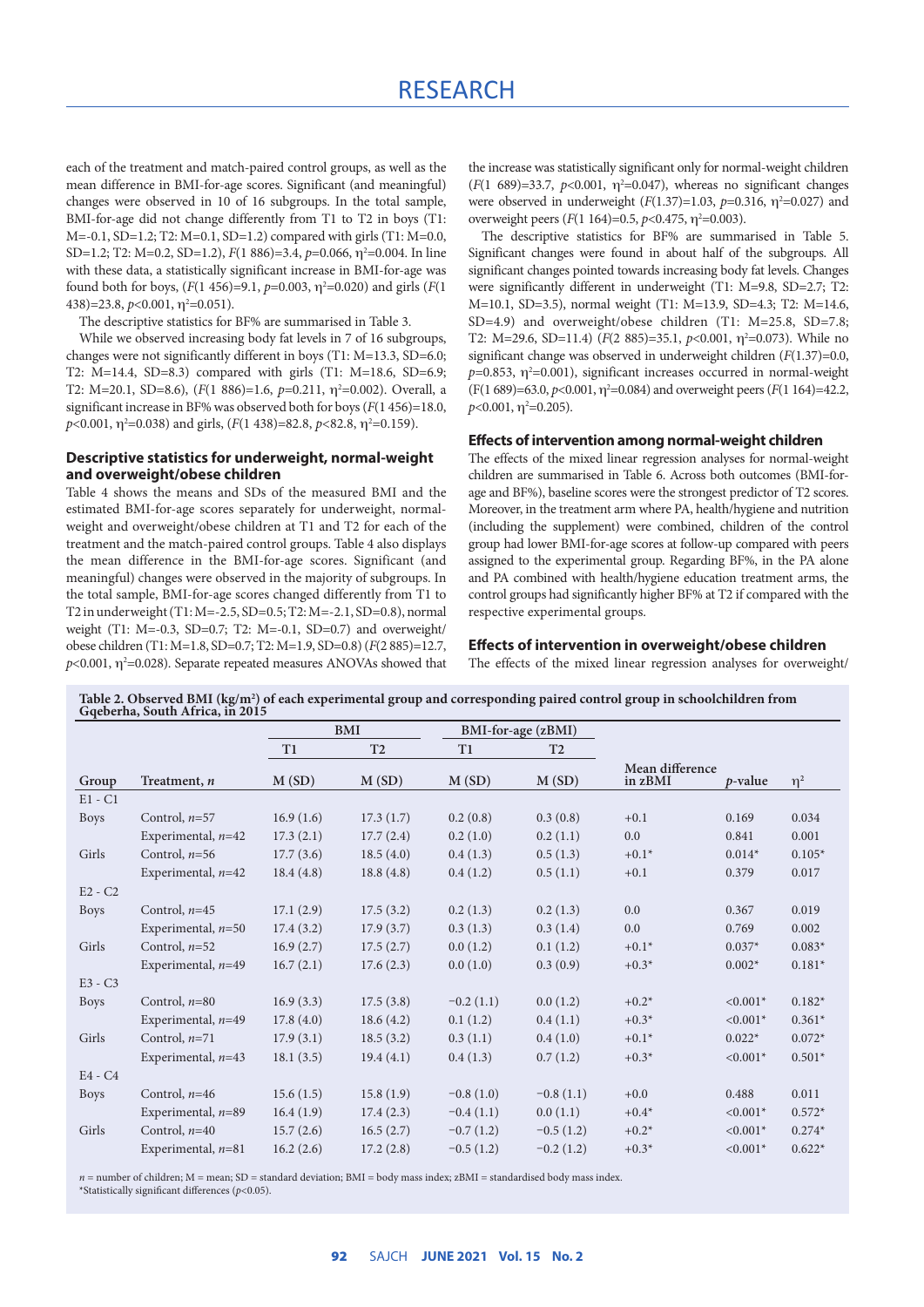# RESEARCH

obese children are summarised in Table 7. Baseline scores were the strongest predictor of the T2 scores for both outcomes (BMI-for-age and BF%). Moreover, in the PA-alone treatment arm, the control group had significantly higher BF% at T2 compared with peers assigned to the experimental group. No further treatment effects were observed.

## **Discussion**

The present study examined the effect of various school-based interventions on the body composition of grade-4 children from lower socioeconomic communities in the Gqeberha region, SA. The key findings are that in the total sample, BMI, BMI-for-age and BF% increased significantly during the study period. Our findings correlate with previous observations made elsewhere in SA.[27] This increase is expected in children during the period of development as they reach puberty.<sup>[28]</sup> However, other factors could have also played a role. A study by Kruger *et al*. [29] found that children living in urban areas or informal settlements close to a town/city are exposed to a western and urbanised lifestyle with increased prevalence of overweight/obesity. These increases were similar in boys and girls and similar results were reported in other studies in North-West Province<sup>[27]</sup> and Johannesburg and Gqeberha, in  $SA<sub>1</sub><sup>[30]</sup>$  among primary schoolchildren. Another study conducted on rural SA children found girls to have a larger BMI increase than boys and attributed these differences to energy needs, growth rate and behavioural differences such as higher PA levels in boys, especially during adolescence.<sup>[28]</sup>

BMI-for-age scores increased more strongly in normal-weight children compared with underweight and overweight/obese children. This means that many normal-weight children are at risk of becoming overweight or obese, which raises concerns as evidence from a longitudinal cohort reported that obesity in childhood may continue into adulthood<sup>[31]</sup> and higher BMI in childhood, even in the absence of apparent overweight, is associated with coronary heart disease in adulthood.<sup>[32]</sup> However, whereas body fat remained relatively unchanged in underweight children, statistically significant increases occurred in normal-weight and overweight/obese peers. The increase was particularly large in the latter group. This means overweight/obese children may be at greater risk. A study reported that the odds of being overweight in adulthood were 6.2 times greater in overweight than in normalweight children.<sup>[31]</sup> Intervention measures to counteract the increase in overweight/obesity are important, and strategies for the inclusion of PA programmes in schools and after-school community PA programmes are recommended.<sup>[33]</sup>

With regard to the effects of the different intervention arms, only partial support was found for our assumptions. Nevertheless, our findings suggest that in normal-weight children, a 10-week PA intervention (either alone or in combination with health education) has the potential to mitigate increases in body fat levels that are typically observed during this period of life. Similar results were reported in a 10-month intervention study conducted in Gauteng Province, SA<sup>[33]</sup> and in other countries.[34] Results were similar in overweight/obese children. However, in this group, the pattern was less consistent as the treatment effect was only observed in the PA alone condition (but not if PA was combined with health and hygiene education). Other factors might explain the partial PA effects found among overweight/ obese children. Truter et al.<sup>[35]</sup> reported that aerobic capacity decreased progressively in overweight and obese compared with normal-weight participants in their study. In the other intervention arms, with one exception, treatment was not associated with BMI-for-age or body fat. In the intervention arm where all measures (PA, health and hygiene, nutrition intervention with supplement) were combined, BMI-for-

|             |                      |           |                | Table 3. BF% of each experimental group and corresponding paired control group in schoolchildren from Gqeberha, SA, in 2015 |            |          |
|-------------|----------------------|-----------|----------------|-----------------------------------------------------------------------------------------------------------------------------|------------|----------|
|             |                      |           | BF%            |                                                                                                                             |            |          |
|             |                      | T1        | T <sub>2</sub> |                                                                                                                             |            |          |
| Gender      | Treatment, n         | M(SD)     | M(SD)          | Mean difference in BF%                                                                                                      | $p$ -value | $\eta^2$ |
| $E1 - C1$   |                      |           |                |                                                                                                                             |            |          |
| <b>Boys</b> | Control, $n=57$      | 12.7(4.1) | 15.5(5.3)      | $+2.8*$                                                                                                                     | $< 0.001*$ | $0.447*$ |
|             | Experimental, $n=42$ | 15.3(7.2) | 16.0(7.4)      | $+0.7$                                                                                                                      | 0.237      | 0.034    |
| Girls       | Control, $n=56$      | 19.3(7.1) | 24.3(11.5)     | $+5.0*$                                                                                                                     | $< 0.001*$ | $0.407*$ |
|             | Experimental, $n=42$ | 21.9(9.8) | 20.6(7.5)      | $-1.3$                                                                                                                      | 0.064      | 0.071    |
| $E2 - C2$   |                      |           |                |                                                                                                                             |            |          |
| <b>Boys</b> | Control, $n=45$      | 14.7(7.3) | 14.6(8.7)      | $-0.1$                                                                                                                      | 0.807      | 0.001    |
|             | Experimental, $n=50$ | 14.2(7.5) | 14.7(9.0)      | $+0.5$                                                                                                                      | 0.191      | 0.035    |
| Girls       | Control, $n=52$      | 18.9(5.8) | 21.2(7.9)      | $+2.3*$                                                                                                                     | $< 0.001*$ | $0.286*$ |
|             | Experimental, $n=49$ | 17.1(4.9) | 17.2(5.8)      | $+0.1$                                                                                                                      | 0.763      | 0.002    |
| $E3 - C3$   |                      |           |                |                                                                                                                             |            |          |
| <b>Boys</b> | Control, $n=80$      | 13.4(6.4) | 14.6(10.2)     | $+1.2*$                                                                                                                     | $0.032*$   | $0.057*$ |
|             | Experimental, $n=49$ | 14.5(6.4) | 17.9(12.0)     | $+3.4*$                                                                                                                     | $0.003*$   | $0.169*$ |
| Girls       | Control, $n=71$      | 19.7(6.1) | 22.6(9.0)      | $+2.9*$                                                                                                                     | $< 0.001*$ | $0.254*$ |
|             | Experimental, $n=43$ | 20.2(7.8) | 22.8(9.3)      | $+2.6*$                                                                                                                     | $< 0.001*$ | $0.258*$ |
| $E4 - C4$   |                      |           |                |                                                                                                                             |            |          |
| <b>Boys</b> | Control, $n=46$      | 10.5(4.1) | 10.7(4.2)      | $+0.2$                                                                                                                      | 0.490      | 0.011    |
|             | Experimental, $n=89$ | 12.2(4.2) | 12.3(5.4)      | $+0.1$                                                                                                                      | 0.674      | 0.002    |

BF% = body fat percentage; *n*=number of children; M = mean; SD = standard deviation. \*Statistically significant differences (*p*<0.05).

Girls Control, *n*=40 15.6 (5.5) 16.3 (6.0) +0.7 0.231 0.037

Experimental, *n*=81 16.6 (5.7) 16.0 (5.7) –0.6 0.266 0.015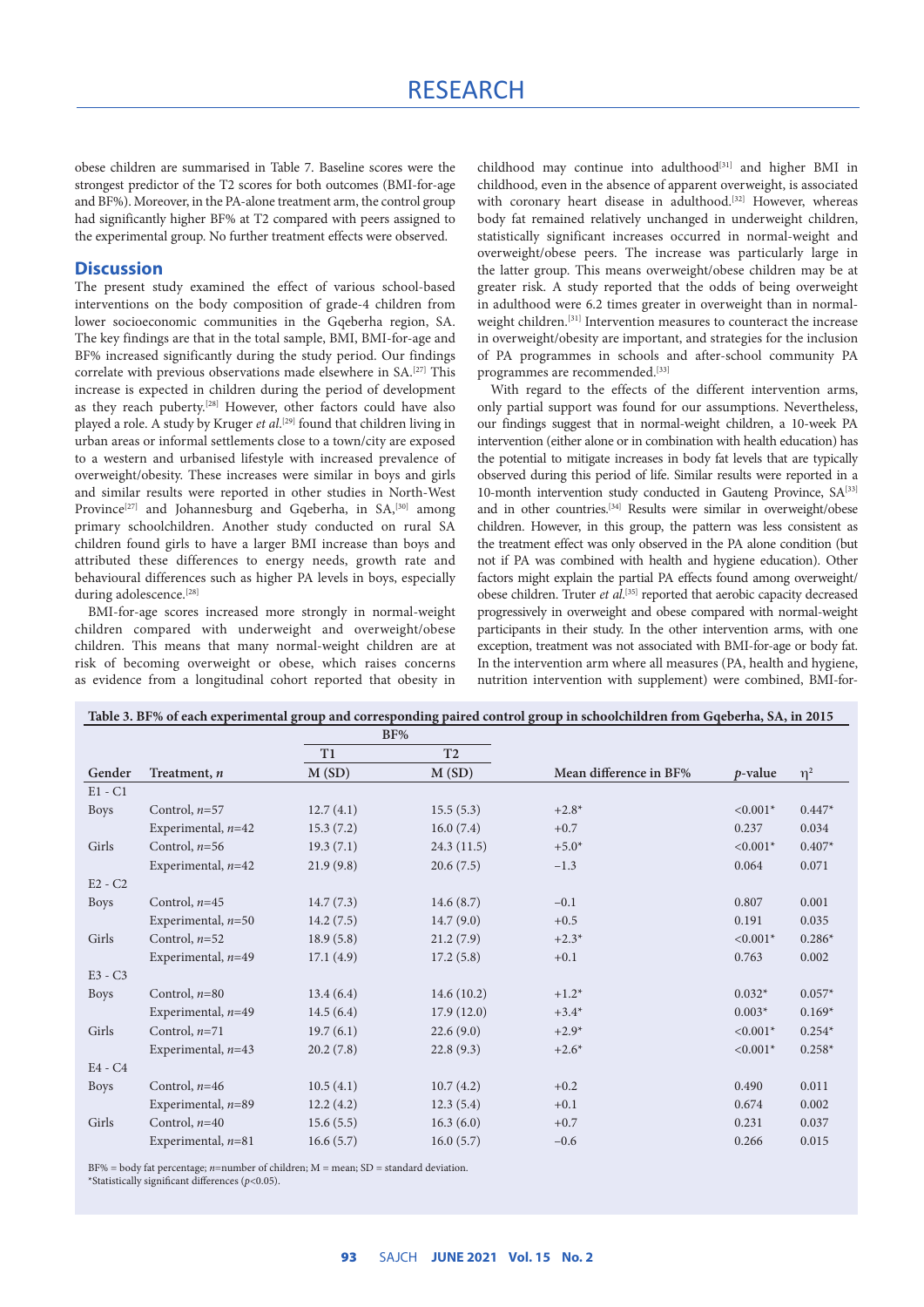|                                |                       | <b>BMI</b> |                |             | BM-for-age (zBMI) |                            |             |                          |
|--------------------------------|-----------------------|------------|----------------|-------------|-------------------|----------------------------|-------------|--------------------------|
|                                |                       | T1         | T <sub>2</sub> | T1          | T <sub>2</sub>    |                            |             |                          |
| Group by<br>nutritional status | Treatment, n          | M(SD)      | M(SD)          | M(SD)       | M(SD)             | Mean difference<br>in zBMI | $p$ -value* | $\eta^2$                 |
| $E1-C1$                        |                       |            |                |             |                   |                            |             |                          |
| Underweight <sup>†</sup>       | Control, $n=1$        | $13.3(-)$  | $13.5(-)$      | $-2.3(-)$   | $-2.1(-)$         | $+0.2$                     |             |                          |
|                                | Experimental, $n=1$   | $11.5(-)$  | $12.4(-)$      | $-3.7(-)$   | $-2.9(-)$         | $+0.8$                     |             |                          |
| Normal-weight <sup>+</sup>     | Control, $n=87$       | 16.2(1.2)  | 16.7(1.4)      | $-0.1(0.7)$ | 0.0(0.7)          | $+0.1*$                    | $0.013*$    | $0.071*$                 |
|                                | Experimental, $n=65$  | 16.4(1.2)  | 16.9(1.5)      | $-0.1(0.7)$ | $-0.1(0.8)$       | 0.0                        | 0.558       | 0.005                    |
| Overweight/obese               | Control, $n=25$       | 21.2(3.3)  | 22.2(3.5)      | 1.8(0.7)    | 1.9(0.7)          | $+0.1$                     | 0.277       | 0.049                    |
|                                | Experimental, $n=24$  | 22.2(5.0)  | 22.4(5.3)      | 1.7(0.6)    | 1.6(0.7)          | $-0.1$                     | 0.108       | 0.113                    |
| $E2-C2$                        |                       |            |                |             |                   |                            |             |                          |
| Underweight <sup>†</sup>       | Control, $n=4$        | 13.0(0.7)  | 13.5(0.5)      | $-2.5(0.4)$ | $-2.3(0.3)$       | $+0.2$                     |             |                          |
|                                | Experimental, $n=2$   | 13.7(0.2)  | 17.6(3.9)      | $-2.2(0.1)$ | $-0.3(1.9)$       | $+1.9$                     |             | $\overline{\phantom{a}}$ |
| Normal-weight <sup>†</sup>     | Control, $n=69$       | 16.0(1.3)  | 16.4(1.5)      | $-0.3(0.7)$ | $-0.2(0.7)$       | $+0.1$                     | 0.068       | 0.048                    |
|                                | Experimental, $n=78$  | 16.1(1.3)  | 16.6(1.4)      | $-0.2(0.7)$ | $-0.1(0.8)$       | $+0.1$                     | $0.027*$    | $0.062*$                 |
| Overweight/obese               | Control, $n=24$       | 20.7(2.5)  | 21.3(2.8)      | 1.7(0.7)    | 1.7(0.7)          | 0.0                        | 0.632       | 0.010                    |
|                                | Experimental, $n=18$  | 21.6(2.9)  | 22.8(3.3)      | 2.0(0.8)    | 2.1(0.8)          | $+0.1$                     | 0.151       | 0.117                    |
| $E3-C3$                        |                       |            |                |             |                   |                            |             |                          |
| Underweight <sup>+</sup>       | Control, $n=2$        | 13.7(0.4)  | 14.2(0.3)      | $-2.3(0.2)$ | $-2.0(0.3)$       | $+0.3$                     |             |                          |
|                                | Experimental, $n=4$   | 13.8(0.5)  | 15.0(0.4)      | $-2.1(0.2)$ | $-1.5(0.1)$       | $+0.6$                     |             |                          |
| Normal-weight <sup>+</sup>     | Control, $n=120$      | 16.1(1.3)  | 16.8(1.5)      | $-0.3(0.7)$ | $-0.2(0.7)$       | $+0.1*$                    | $< 0.001*$  | $0.213*$                 |
|                                | Experimental, $n=66$  | 16.6(1.3)  | 17.4(1.6)      | $-0.1(0.7)$ | 0.1(0.7)          | $+0.2*$                    | $< 0.001*$  | $0.400*$                 |
| Overweight/obese               | Control, $n=30$       | 22.3(4.0)  | 23.1(4.6)      | 1.9(0.8)    | 1.9(1.0)          | 0.0                        | 0.991       | 0.000                    |
|                                | Experimental, $n=21$  | 23.2(4.5)  | 24.8(4.7)      | 2.0(0.6)    | 2.2(0.5)          | $+0.2*$                    | $0.002*$    | $0.415*$                 |
| $E4-C4$                        |                       |            |                |             |                   |                            |             |                          |
| Underweight                    | Control, $n=12$       | 13.4(0.6)  | 13.7(0.8)      | $-2.4(0.4)$ | $-2.4(0.5)$       | 0.0                        | 0.659       | 0.018                    |
|                                | Experimental, $n=13$  | 13.4(0.8)  | 14.2(1.0)      | $-2.6(0.5)$ | $-2.1(0.6)$       | $+0.5*$                    | $< 0.001*$  | $0.671*$                 |
| Normal-weight                  | Control, $n=68$       | 15.6(1.2)  | 16.1(1.3)      | $-0.7(0.7)$ | $-0.5(0.8)$       | $+0.2*$                    | $0.001*$    | $0.168*$                 |
|                                | Experimental, $n=138$ | 15.9(1.2)  | 16.9(1.4)      | $-0.5(0.7)$ | $-0.2(0.7)$       | $+0.3*$                    | $< 0.001*$  | $0.595*$                 |
| Overweight/obese               | Control, $n=6$        | 20.9(2.5)  | 21.5(3.0)      | 1.6(0.4)    | 1.6(0.5)          | 0.0                        | 0.607       | 0.057                    |
|                                | Experimental, $n=18$  | 21.1(2.1)  | 22.9(2.4)      | 1.7(0.5)    | 2.0(0.5)          | $+0.3*$                    | $< 0.001*$  | $0.529*$                 |

Table 4. Observed body mass index (kg/m<sup>2</sup>) of each experimental group and corresponding paired control group in schoolchildren<br>from Gqeberha, South Africa, in 2015

BMI = body mass index; zBMI = standardised body mass index; *n* = number of children; M = mean; SD = standard deviation.

\*Statistically significant differences (*<sup>p</sup>*<0.05). †

Analyses not performed in subgroups with less than 10 cases.

age scores increased more strongly from T1 to T2 in the experimental than in the control group. In the context of the present study, however, this finding should not be negatively interpreted, as for children assigned to this intervention, the baseline BMI-for-age scores were below average, both in children in the experimental and the control group.

Our investigation is one of only few studies in which different school-based health promotion interventions were compared to examine their effectiveness among children in SA. We conducted a comparison of different intervention arms and made use of pairmatched groups (with similar SESs) for each intervention arm. The strengths of the study are its relatively large sample size. The study considered gender and nutritional status as potential moderating factors, and we controlled for age, gender, SES and the nested nature of our data when examining the effects of the intervention. Moreover, it took place in disadvantaged areas and the SES of participating children was relatively homogenous. Thus, our study focused on a target group that has been described as particularly vulnerable to conditions associated with poverty, such as under- and over-nutrition combined with low PA.

Several limitations are offered for discussion. First, the intervention period was relatively short, lasting for only 10 weeks, because the study schedule had to take into consideration school holidays, mid-term assessments and end-of-term examinations pertinent to the schools. Second, our findings should not be generalised to other populations (e.g. higher SES and rural children). We also acknowledge that despite the fact that some intervention measures (e.g. health and hygiene education) were not directly associated with children's energy balance, it might be that they have an indirect effect on the outcomes. As shown previously, good hygiene behaviour might reduce the risk for soil-transmitted helminth infections.<sup>[24]</sup> On the other hand, research showed that soil-transmitted helminth infections are significantly associated with children's nutritional status.<sup>[36]</sup> Third, although a clusterrandomised study design was adopted, it is conceivable that other factors might have influenced our findings as the number of locations per intervention arm was small. This may be the reason why the observed effects were not consistently found across all paired groups. Possible confounders include the children's dietary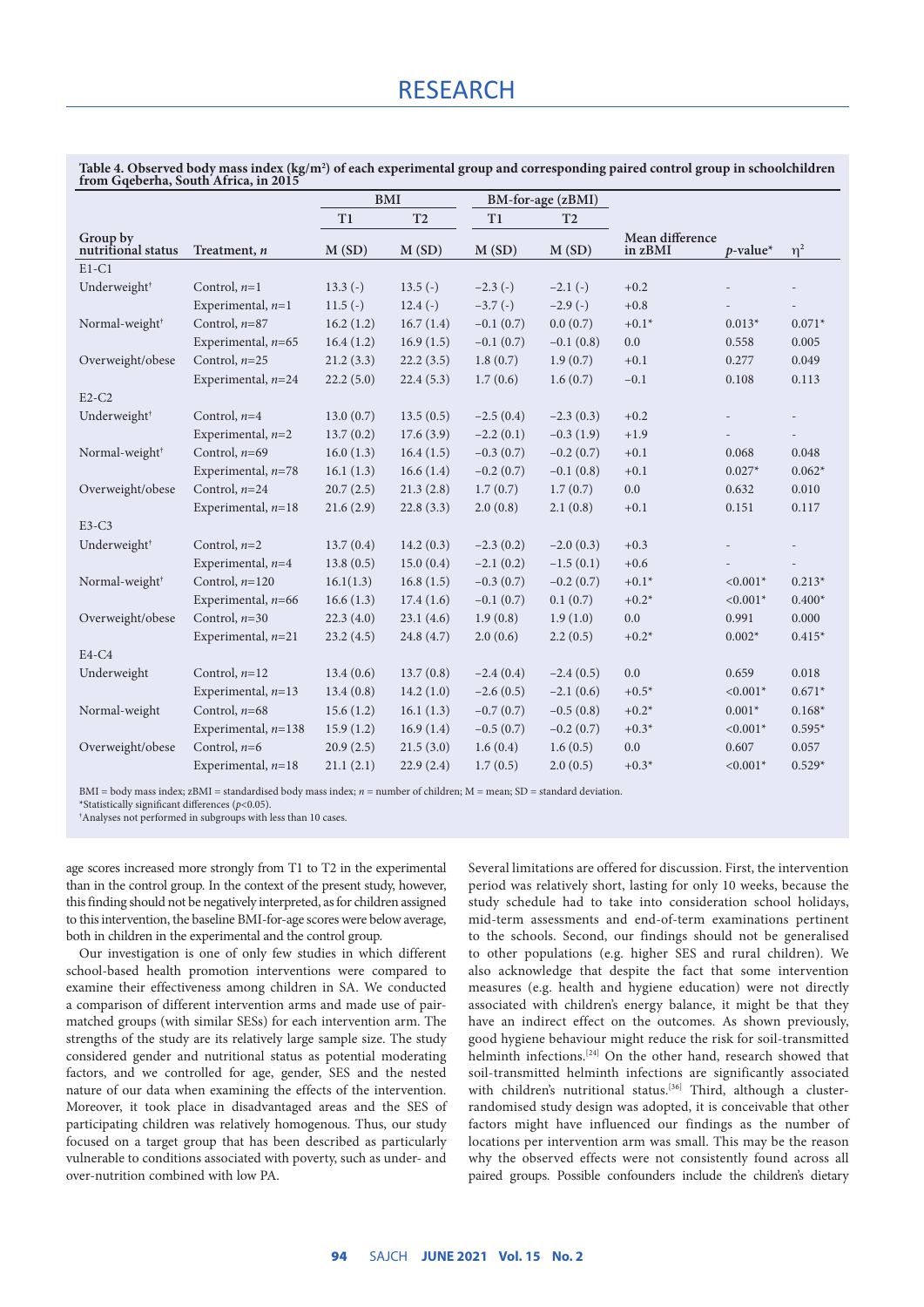| $\frac{1}{2}$                 |                       | BF%          |                |                           |             |          |
|-------------------------------|-----------------------|--------------|----------------|---------------------------|-------------|----------|
|                               |                       | $\rm T1$     | T <sub>2</sub> |                           |             |          |
| <b>Nutritional status</b>     | Treatment, n          | M(SD)        | M(SD)          | Mean difference<br>in BF% | $p$ -value* | $\eta^2$ |
| $E1 - C1$                     |                       |              |                |                           |             |          |
| Underweight <sup>†</sup>      | Control, $n=1$        | $7.3(-)$     | $8.0(-)$       | $+0.7$                    |             |          |
|                               | Experimental, $n=1$   | $8.1(-)$     | $9.1(-)$       | $+1.0$                    |             |          |
| Normal-weight <sup>+</sup>    | Control, $n=87$       | 13.6(4.1)    | 16.3(4.8)      | $+2.7*$                   | $< 0.001*$  | $0.398*$ |
|                               | Experimental, $n=65$  | 15.1(4.2)    | 15.4(4.5)      | 0.3                       | 0.258       | 0.020    |
| Overweight/obese              | Control, $n=25$       | 24.5(6.7)    | 32.8(12.2)     | $+8.3*$                   | $< 0.001*$  | $0.594*$ |
|                               | Experimental, $n=24$  | 29.4(10.9)   | 27.0(8.5)      | $-2.4$                    | 0.094       | 0.117    |
| $E2 - C2$                     |                       |              |                |                           |             |          |
| Underweight                   | Control, $n=4$        | 12.0(3.4)    | 12.5(3.4)      | $+0.5$                    |             |          |
|                               | Experimental, $n=2$   | 13.7(5.2)    | 15.1(9.3)      | $+1.4$                    |             |          |
| Normal-weight <sup>†</sup>    | Control, $n=69$       | 14.5(4.2)    | 14.9(5.2)      | $+0.4$                    | 0.131       | 0.033    |
|                               | Experimental, $n=78$  | 13.6(4.1)    | 13.4(3.9)      | $-0.2$                    | 0.475       | 0.007    |
| Overweight/obese              | Control, $n=24$       | 24.9(7.2)    | 28.3(10.2)     | $+3.4*$                   | $0.003*$    | $0.328*$ |
|                               | Experimental, $n=18$  | 24.6(7.5)    | 27.3(9.9)      | $+2.7*$                   | $0.014*$    | $0.305*$ |
| E3 - C3                       |                       |              |                |                           |             |          |
| Underweight <sup>+</sup>      | Control, $n=2$        | 8.2(1.2)     | 8.1(0.3)       | $-0.1$                    |             |          |
|                               | Experimental, $n=4$   | 9.6(3.0)     | 12.4(3.1)      | $+2.8$                    |             |          |
| Normal-weight <sup>+</sup>    | Control, $n=120$      | 14.1 $(4.3)$ | 15.1(5.6)      | $+1.0*$                   | $< 0.001*$  | $0.108*$ |
|                               | Experimental, $n=66$  | 14.7(4.6)    | 16.4(4.4)      | $+1.9*$                   | $< 0.001*$  | $0.360*$ |
| Overweight/obese              | Control, $n=30$       | 26.0(7l.3)   | 32.2(13.3)     | $+6.2*$                   | $< 0.001*$  | $0.347*$ |
|                               | Experimental, $n=21$  | 26.7(7.9)    | 34.0 (14.7)    | $+7.3*$                   | $0.009*$    | $0.296*$ |
| $E4 - C4$                     |                       |              |                |                           |             |          |
| Underweight                   | Control, $n=12$       | 9.8(2.6)     | 9.7(3.2)       | $-0.1$                    | 0.917       | 0.001    |
|                               | Experimental, $n=13$  | 9.3(1.8)     | 8.9(2.4)       | $-0.4$                    | 0.386       | 0.063    |
| Normal-weight                 | Control, $n=68$       | 12.5(4.8)    | 12.9(4.6)      | $+0.4$                    | 0.232       | 0.021    |
|                               | Experimental, $n=138$ | 13.4(3.8)    | 13.2(4.6)      | $-0.2$                    | 0.323       | 0.007    |
| Overweight/obese <sup>†</sup> | Control, $n=6$        | 22.9 (5.6)   | 24.9(8.6)      | $+2.0$                    |             |          |
|                               | Experimental, $n=18$  | 24.5(5.9)    | 24.6(4.7)      | $+0.1$                    | 0.955       | 0.001    |
|                               |                       |              |                |                           |             |          |

**Table 5. BF% of each experimental group and corresponding paired control group in schoolchildren from Gqeberha, South Africa, in 2015**

BF% = body fat percentage; *n* = number of children; M = mean; SD = standard deviation.

\*Statistically significant differences (*<sup>p</sup>*<0.05). †

Analyses not performed in subgroups with less than 10 cases.

habits and activities during break-time and after school, as it can only be assumed that the latter remained the same during the intervention. Finally, the sample size calculations were not based on the outcomes considered in the present paper. Accordingly, some subgroups had low numbers (e.g. underweight children), which meant statistical significance testing and intervention effects could not be performed. The power calculation was originally driven by the goal to achieving sufficient precision in estimating the prevalence of soil-transmitted helminth infections (in line with the overall purpose of the DASH study to survey the distribution of selected intestinal parasite infections). Hence, the sample size was not estimated to establish the minimal/optimal sample size for the specific research questions addressed in the present paper. *A posteriori* power analyses (based on G\*Power 3.1) showed that using repeated measures ANOVAs with a within-subject design (alpha  $error = 0.05$ , power = 0.80, number of measurements, correlation among repeated measures  $= 0.50$ ), at least 34 participants would have been needed to detect a moderate effect  $(f = 0.25)$ . In the present study, however, some subgroups were smaller, which entails the risk that at least some of the analyses were underpowered.

# **Conclusion and practical implications for schools**

The study reported an increase in BMI-for-age and body fat percentage in the group, with boys and girls showing a similar increase. An increase in children's body composition was also observed and this included normal weight (BMI-for-age) and overweight/obese children (BF%). This increase is an important public health issue among SA children because childhood overweight/ obesity can track into adulthood. A significant decrease in the BF% of normal-weight children exposed to the PA intervention (alone or combined with health education) was reported, highlighting the importance of regular participation in PA to reduce fat mass and encourage favourable body composition in children. In addition, the PA intervention showed partial effects on overweight/obese children's BF% compared with their counterparts in the control groups that increased body fat. Given that both under- and over-nutrition are important public health issues among SA children, measures that are readily tailored to specific population groups are warranted. In order to identify the right measures, *a-priori* analyses of the children's health state can be helpful. For instance, in areas where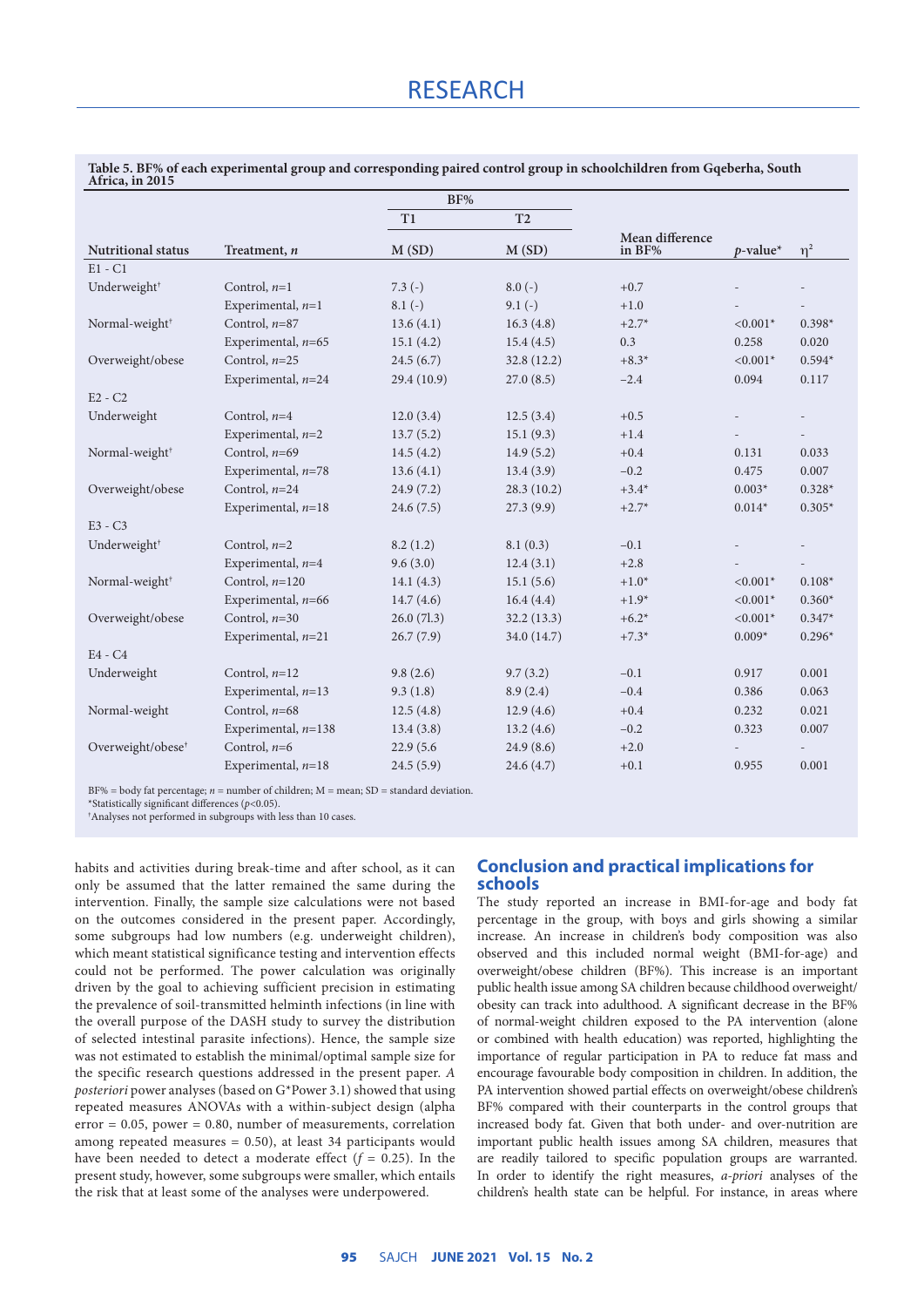|                                                   | Table 6. Prediction of BMI-for-age and BF% at T2 with sociodemographic background, baseline values and treatment among |  |
|---------------------------------------------------|------------------------------------------------------------------------------------------------------------------------|--|
| normal-weight children from Gqeberha, SA, in 2015 |                                                                                                                        |  |

|           |                                           | BMI-for-age (T2) |                                 |            | Body fat (%)                              |                  |                                 |            |
|-----------|-------------------------------------------|------------------|---------------------------------|------------|-------------------------------------------|------------------|---------------------------------|------------|
| Group     | Predictor                                 | $\boldsymbol{B}$ | Estimate<br>$(95\% \text{ CI})$ | $p$ -value | Predictor                                 | $\boldsymbol{B}$ | Estimate<br>$(95\% \text{ CI})$ | $p$ -value |
| $E1 - C1$ | Age                                       | $-0.1$           | $-1.0 - 0.9$                    | 0.919      | Age                                       | 0.36             | $-0.19 - 0.91$                  | 0.194      |
|           | Girls (cf. boys)                          | $-0.8$           | $-0.25 - 0.09$                  | 0.329      | Boys (cf. girls)                          | $-0.42$          | $-1.64 - 0.81$                  | 0.503      |
|           | <b>SES</b>                                | $-0.1$           | $-0.90 - 0.7$                   | 0.815      | <b>SES</b>                                | $-0.23$          | $-0.74 - 0.27$                  | 0.366      |
|           | Baseline for age at T1                    | 0.87             | $0.75 - 1.00$                   | $< 0.001*$ | Baseline for age at T1                    | 0.88             | $0.74 - 1.03$                   | $< 0.001*$ |
|           | Control group (cf.<br>experimental group) | 0.03             | $-0.14 - 0.20$                  | 0.731      | Control group (cf.<br>experimental group) | 2.35             | $1.34 - 3.36$                   | $< 0.001*$ |
| $E2 - C2$ | Age                                       | $-0.4$           | $-0.12 - 0.05$                  | 0.400      | Age                                       | 0.43             | $-0.10 - 0.96$                  | 0.111      |
|           | Girls (cf. boys)                          | $-0.14$          | $-0.26 - 0.02$                  | 0.019      | Boys (cf. girls)                          | $-2.27$          | $-3.24 - -1.29$                 | < 0.001    |
|           | <b>SES</b>                                | 0.02             | $-0.02 - 0.05$                  | 0.314      | <b>SES</b>                                | 0.07             | $-0.13 - 0.27$                  | 0.493      |
|           | Baseline for age at T1                    | 0.91             | $0.82 - 1.00$                   | $< 0.001*$ | Baseline for age at T1                    | 0.75             | $0.64 - 0.87$                   | $< 0.001*$ |
|           | Control group (cf.<br>experimental group) | $-0.04$          | $-0.16 - 0.08$                  | 0.515      | Control group (cf.<br>experimental group) | 0.83             | $0.09 - 1.58$                   | $< 0.001*$ |
| $E3 - C3$ | Age                                       | 0.00             | $-0.01 - 0.01$                  | 0.659      | Age                                       | 0.00             | $-0.05 - 0.05$                  | 0.975      |
|           | Girls (cf. boys)                          | $-0.07$          | $-0.15 - 0.02$                  | 0.136      | Boys (cf. girls)                          | $-1.36$          | $-2.30 - -0.42$                 | 0.005      |
|           | <b>SES</b>                                | 0.01             | $-0.01 - 0.03$                  | 0.449      | <b>SES</b>                                | 0.09             | $-0.07 - 0.25$                  | 0.255      |
|           | Baseline for age at T1                    | 0.92             | $0.85 - 0.98$                   | $< 0.001*$ | Baseline for age at T1                    | 0.92             | $0.82 - 1.03$                   | $< 0.001*$ |
|           | Control group (cf.<br>experimental group) | $-0.09$          | $-0.19 - 0.01$                  | 0.052      | Control group (cf.<br>experimental group) | $-0.63$          | $-1.44 - 0.18$                  | 0.128      |
| $E4 - C4$ | Age                                       | $-0.01$          | $-0.6 - 0.3$                    | 0.635      | Age                                       | 0.23             | $-0.23 - 0.68$                  | 0.326      |
|           | Girls (cf. boys)                          | $-0.03$          | $-0.10 - 0.05$                  | 0.523      | Boys (cf. girls)                          | $-0.30$          | $-1.21 - 0.61$                  | 0.515      |
|           | <b>SES</b>                                | $-0.01$          | $-0.03 - 0.01$                  | 0.355      | <b>SES</b>                                | 0.02             | $-0.18 - 0.21$                  | 0.858      |
|           | Baseline for age at T1                    | 0.95             | $0.92 - 0.99$                   | $< 0.001*$ | Baseline for age at T1                    | 0.88             | $0.80 - 0.97$                   | $< 0.001*$ |
|           | Control group (cf.<br>experimental group) | $-0.24$          | $-0.33 - 0.16$                  | $< 0.001*$ | Control group (cf.<br>experimental group) | 0.53             | $-0.35 - 1.40$                  | 0.237      |

BF% = body fat percentage; BMI = body mass index; B = beta; CI = confidence interval; c.f. = compared with; SES = socioeconomic status. \*Statistically significant differences (*p*<0.05).

overeating has replaced under-nutrition as a health problem, a focus on PA is appropriate, whereas the provision of a nutritional mass supplement should be targeted at undernourished children. Schoolbased PA interventions should be in accordance with the global recommendation of pursuing at least 60 minutes of MVPA per day, and could be achieved through regular PE lessons at school, activity during break-time and after-school extramural activities.

**Declaration.** The funders played no role in the study design, data collection, analysis or interpretation, or decision to publish.

**Acknowledgements.** The authors are grateful to the children and parents/ guardians for their willingness to participate in the study.

**Author contributions.** RduR, MG, IM, HS, PS, NP-H, JU, UP and CW designed the study, established the methods and wrote the original study protocol. All other authors contributed to the development of the study protocol. SN, LA, JD, SG, NJ, IM and DS conducted the fieldwork of the study. SN, LA, JD, SG, MG, NJ, IM, HS and DS managed data entry, cleaning and preparation of the database. Statistical analysis was done by JB and MG. SN wrote the first draft of the manuscript with support from MG, RduR and CW. SN, RduR, LA, JD, SG, MG, NJ, IM, DS, HS, PS, NP-H, JU, UP and CW provided comments on the drafts and read and approved the final version of the paper prior to submission. SN, RduR and CW are guarantors of the paper.

**Funding.** This study was conducted within the scope of the Swiss-South African Joint Research Program (SSAJRP). Financial support was provided by the Swiss National Science Foundation (SNSF, project no. IZLSZ3 149015) and the South African National Research Foundation (NRF, project no. 87397). SN was funded by the Department of Research Development, Nelson Mandela University and the National Research Foundation (NRF); Grant UID 100042. The funders played no role in the study design, data collection and data analysis, data interpretation, preparation of the manuscript and decision to publish. The corresponding author had the responsibility for the decision to submit for publication. **Conflicts of interest.** None.

- 1. Popkin BM, Corvalan C, Grummer-Strawn LM. Dynamics of the double burden of malnutrition and the changing nutrition reality. Lancet 2019;395(10217):65- 74. [https://doi.org/10.1016/s0140-6736%2819%2932497-3](https://doi.org/10.1016%2Fs0140-6736%2819%2932497-3)
- 2. WHO. Nutrition Landscape Information System (NLIS) country profile indicators: Interpretation guide. Geneva: WHO, 2010. [https://apps.who.int/](https://apps.who.int/iris/handle/10665/44397) [iris/handle/10665/44397](https://apps.who.int/iris/handle/10665/44397) (accessed 29 May 2019).
- 3. WHO. Global recommendations on physical activity for health. Geneva: WHO, 2010. [http://whqlibdoc.who.int/publications/2010/9789241599979\\_](http://whqlibdoc.who.int/publications/2010/9789241599979_eng.pdf) [eng.pdf](http://whqlibdoc.who.int/publications/2010/9789241599979_eng.pdf) (accessed 18 March 2020).
- 4. Cole T, Bellizzi M, Flegal K, Dietz W. Establishing a standard definition for child overweight and obesity worldwide: International survey. BMJ 2000;320(7244):1240-1243. [https://doi.org/10.1136?bmj.320.7244.1240](https://doi.org/10.1136%2Fbmj.320.7244.1240)
- 5. Kimani-Murage E. Exploring the paradox: double burden of malnutrition in rural South Africa. Glob Health Action 2013;6(1):193-205. [https://doi.](https://doi.org/10.3402%2Fgha.v6i0.19249) [org/10.3402/gha.v6i0.19249](https://doi.org/10.3402%2Fgha.v6i0.19249)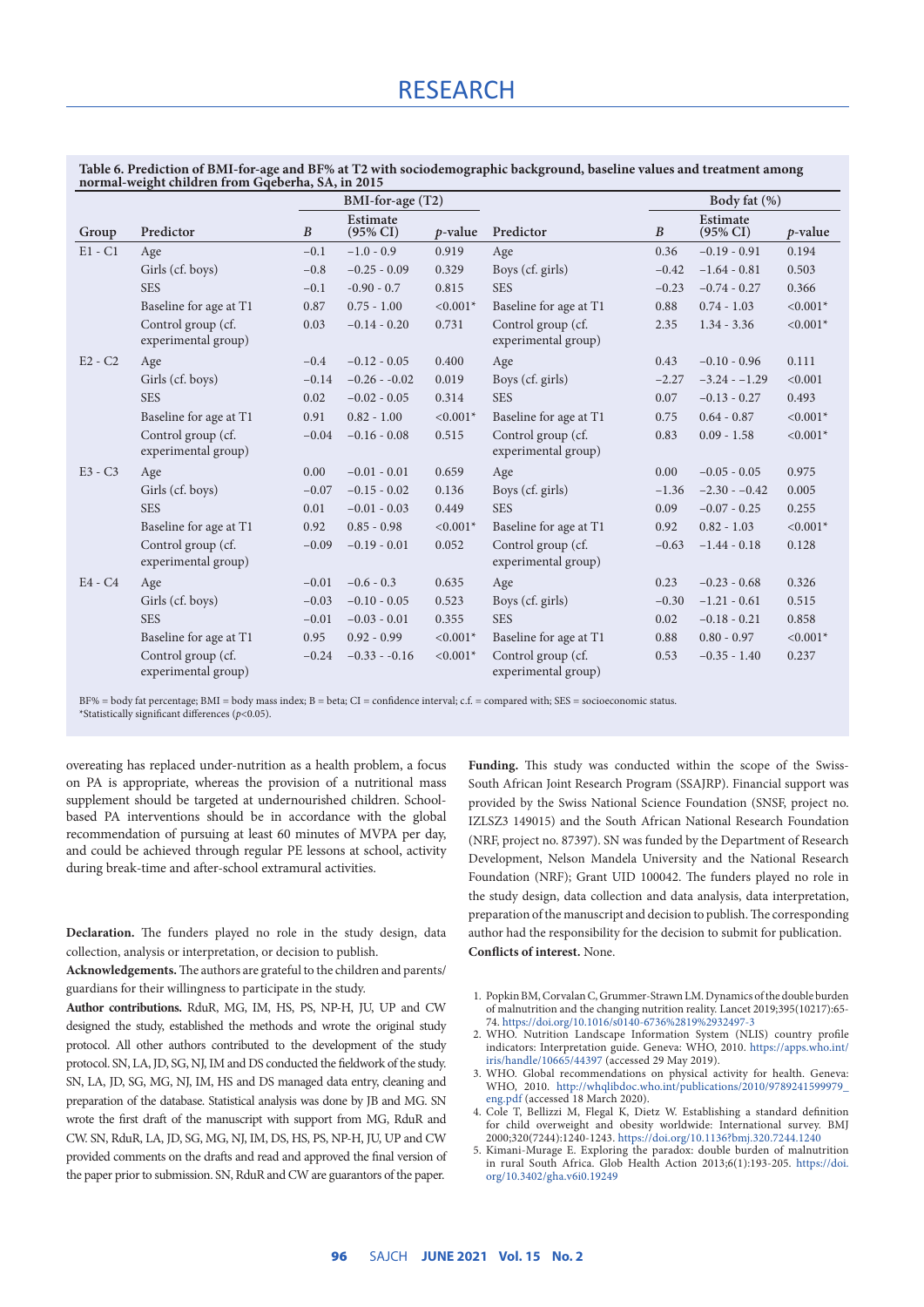# RESEARCH

**Table 7. Prediction of BMI-for-age and BF% at T2 with sociodemographic background, baseline values and treatment, among overweight/obese children from Gqeberha, SA, in 2015**

|                        |                                           | BMI-for-age (T2) |                                 |                          | BF (%)                                    |                  |                                 |                          |
|------------------------|-------------------------------------------|------------------|---------------------------------|--------------------------|-------------------------------------------|------------------|---------------------------------|--------------------------|
|                        | Predictor                                 | $\boldsymbol{B}$ | Estimate<br>$(95\% \text{ CI})$ | $p$ -value               | Predictor                                 | $\boldsymbol{B}$ | Estimate<br>$(95\% \text{ CI})$ | $p$ -value               |
| $E1 - C1$              | Age                                       | 0.00             | $-0.15 - 0.16$                  | 0.953                    | Age                                       | 1.43             | $-1.70 - 4.55$                  | 0.362                    |
|                        | Girls (cf. boys)                          | 0.04             | $-0.21 - 0.30$                  | 0.725                    | Boys (cf. girls)                          | $-4.97$          | $-10.29 - 0.34$                 | 0.066                    |
|                        | <b>SES</b>                                | 0.10             | $-0.13 - 0.33$                  | 0.387                    | <b>SES</b>                                | $-2.28$          | $-6.76 - 2.21$                  | 0.312                    |
|                        | Baseline for age at T1                    | 0.98             | $0.81 - 1.15$                   | $< 0.001*$               | Baseline for age at T1                    | 0.77             | $0.52 - 1.03$                   | $< 0.001*$               |
|                        | Control group (cf.<br>experimental group) | 0.20             | $-0.01 - 0.41$                  | < 0.001                  | Control group (cf.<br>experimental group) | 10.09            | $5.93 - 14.3$                   | $< 0.001*$               |
| $E2 - C2$              | Age                                       | $-0.03$          | $-0.20 - 0.14$                  | 0.710                    | Age                                       | $-0.28$          | $-2.69 - 2.13$                  | 0.814                    |
|                        | Girls (cf. boys)                          | 0.02             | $-0.17 - 0.22$                  | 0.818                    | Boys (cf. girls)                          | $-1.72$          | $-4.50 - 1.06$                  | 0.217                    |
|                        | <b>SES</b>                                | $-0.01$          | $-0.07 - 0.05$                  | 0.730                    | <b>SES</b>                                | $-0.10$          | $-1.00 - 0.78$                  | 0.816                    |
|                        | Baseline for age at T1                    | 0.95             | $0.82 - 1.08$                   | $< 0.001*$               | Baseline for age at T1                    | 1.26             | $1.07 - 1.45$                   | $< 0.001*$               |
|                        | Control group (cf.<br>experimental group) | $-0.10$          | $-0.29 - 0.10$                  | 0.308                    | Control group (cf.<br>experimental group) | 0.80             | $-1.99 - 3.59$                  | 0.566                    |
| $E3 - C3$              | Age                                       | $-0.12$          | $-0.26 - 0.02$                  | 0.087                    | Age                                       | $-2.08$          | $-5.41 - 1.25$                  | 0.215                    |
|                        | Girls (cf. boys)                          | 0.20             | $-0.04 - 0.44$                  | 0.098                    | Boys (cf. girls)                          | 4.26             | $-1.62 - 10.14$                 | 0.151                    |
|                        | <b>SES</b>                                | $-0.01$          | $-0.06 - 0.05$                  | 0.816                    | <b>SES</b>                                | 0.18             | $-1.06 - 1.42$                  | 0.768                    |
|                        | Baseline for age at T1                    | 1.05             | $0.88 - 1.22$                   | $< 0.001*$               | Baseline for age at T1                    | 1.43             | $1.04 - 1.82$                   | $< 0.001*$               |
|                        | Control group (cf.<br>experimental group) | $-0.20$          | $-0.44 - 0.04$                  | 0.093                    | Control group (cf.<br>experimental group) | $-0.62$          | $-6.31 - 5.07$                  | 0.827                    |
| $E4 - C4$ <sup>†</sup> | Age                                       |                  |                                 |                          | Age                                       |                  |                                 |                          |
|                        | Girls (cf. boys)                          |                  |                                 | $\overline{\phantom{0}}$ | Boys (cf. girls)                          |                  |                                 |                          |
|                        | <b>SES</b>                                |                  | $\overline{a}$                  | $\overline{\phantom{0}}$ | <b>SES</b>                                |                  |                                 | $\overline{\phantom{a}}$ |
|                        | Baseline for age at T1                    |                  |                                 |                          | Baseline for age at T1                    |                  |                                 |                          |
|                        | Control group (cf.<br>experimental group) |                  |                                 |                          | Control group (cf.<br>experimental group) |                  |                                 |                          |

BF% = body fat percentage; MI = body mass index; B = beta; CI = confidence interval; SES = socioeconomic status. \*Statistically significant differences (*p*<0.05).

† Analyses not performed due to low number of overweight/obese children in the E4 - C4 group (*n*=24).

- 6. Labadarios D, Steyn N, Maunder E, et al. The National Food Consumption Survey (NFCS): South Africa, 1999. Public Health Nutr 2005;8(5):533-543. <https://doi.org/10.1079%2Fphn2005816>
- 7. Armstrong M, Lambert M, Lambert M. Secular trends in the prevalence of stunting, overweight and obesity among South African children (1994–2004). Eur J Clin Nutr 2011;65(7):835-840. [https://doi.org/10.1038/ejcn.2011.46](https://doi.org/10.1038%2Fejcn.2011.46)
- 8. Draper C, Tomaz S, Bassett S, et al. Results from South Africa's 2018 report card on physical activity for children and youth. J Phys Act Health 2018;15(Suppl 2):S406-S408. [https://doi.org/10.1123/jpah.2018-0517](https://doi.org/10.1123%2Fjpah.2018-0517)
- Roman-Viñas B, Chaput J-P, Katzmarzyk PT, et al. Proportion of children meeting recommendations for 24-hour movement guidelines and associations with adiposity in a 12-country study. Int J Behav Nutr Phys Act 2016;13(1):123. [https://doi.org/10.1186/s12966-016-0449-8](https://doi.org/10.1186%2Fs12966-016-0449-8)
- 10. Sampasa-Kanyinga H, Standage M, Tremblay MS, et al. Associations between meeting combinations of 24-h movement guidelines and health-related quality of life in children from 12 countries. Public Health 2017;153:16-24. [https://doi.org/10.1016/j.puhe.2017.07.010](https://doi.org/10.1016%2Fj.puhe.2017.07.010)
- 11. Steenkamp L, Lategan R, Raubenheimer J. The impact of ready-to-use supplementary food (RUSF) in targeted supplementation of children with moderate acute malnutrition (MAM) in South Africa. S Afr Fam Pract 2015;57(5):322-325. [https://doi.org/10.1080/20786190.2015.1078153](https://doi.org/10.1080%2F20786190.2015.1078153)
- 12. Pienaar A, Du Toit D, Truter L. The effect of a multidisciplinary physical activity intervention on the body composition and physical fitness of obese children. J Sports Med Phys Fitness 2013;53(4):415-427.
- 13. Verstraete S, Cardon G, De Clercq D, De Bourdeaudhuij I. Effectiveness of a two-year health-related physical education intervention in elementary schools. J Teach Phys Educ 2007;26(1):20-34. [https://doi.org/10.1123/](https://doi.org/10.1123%2Fjtpe.26.1.20) pe.26.1.20
- 14. Meyer U, Roth R, Zahner L, et al. Contribution of physical education to overall physical activity. Scand J Med Sci Sports 2013;23(5):600-606. [https://](https://doi.org/10.1111%2Fj.1600-0838.2011.01425.x) [doi.org/10.1111/j.1600-0838.2011.01425.x](https://doi.org/10.1111%2Fj.1600-0838.2011.01425.x)
- 15. Van Deventer K. School physical education in four South African provinces: A survey. S Afr J Res Sport Phys Educ Recreat 2012;34(1):153-166.
- 16. Shisana O, Labadarios D, Rehle T, et al. The South African National Health and Nutrition Examination Survey, 2012. SANHANES-1: The Health and Nutritional Status of the Nation. Cape Town: HSRC Press, 2014.
- 17. Hills AP, Andersen LB, Byrne NM. Physical activity and obesity in children. Br J Sports Med 2011;45(11):866-870. [https://doi.org/10.1136/](https://doi.org/10.1136%2Fbjsports-2011-090199) [bjsports-2011-090199](https://doi.org/10.1136%2Fbjsports-2011-090199)
- 18. Yap P, Müller I, Walter C, et al. Disease, activity and schoolchildren's health (DASH) in Port Elizabeth, South Africa: A study protocol. BMC Public Health 2015;15(1):1285-1296. [https://doi.org/10.1186/s12889-015-2636-y](https://doi.org/10.1186%2Fs12889-015-2636-y)
- 19. Müller I, Schindler C, Adams L, et al. Effect of a multidimensional physical activity intervention on body mass index, skinfolds and fitness in South African children: Results from a cluster-randomised controlled trial. Int J Environ Res Public Health 2019;16(2):232. [https://doi.org/10.3390/](https://doi.org/10.3390%2Fijerph16020232) [ijerph16020232](https://doi.org/10.3390%2Fijerph16020232)
- 20. Kanjee A, Chudgar A. Accuracy of the poverty quintile system for classifying South African schools. 2nd Monitoring and Evaluation Colloquium; 20 November. Gauteng Department of Education, South Africa: Human Sciences Research Council, 2009.
- 21. Slaughter M, Lohman T, Boileau R, et al. Skinfold equations for estimation of body fatness in children and youth. Hum Biol 1988;60(5):709-723.
- 22. Filmer D, Pritchett LH. Estimating wealth effects without expenditure data – or tears: An application to educational enrollments in states of India. Demography 2001;38(1):115-132. [https://doi.org/10.1353/dem.2001.0003](https://doi.org/10.1353%2Fdem.2001.0003)
- 23. World Health Organisation. Preventive chemotherapy in human helminthiasis: Coordinated use of anthelminthic drugs in control interventions: A manual for health professionals and programme managers. Geneva: WHO, 2006. [https://www.who.int/neglected\\_diseases/](https://www.who.int/neglected_diseases/resources/9241547103/en/) [resources/9241547103/en/](https://www.who.int/neglected_diseases/resources/9241547103/en/) (accessed 19 May 2019).
- 24. Erismann S, Diagbouga S, Schindler C, et al. School children's intestinal parasite and nutritional status one year after complementary school garden, nutrition, water, sanitation, and hygiene interventions in Burkina Faso. Am J Trop Med Hyg 2017;97(3):904-913. [https://doi.org/10.4269/](https://doi.org/10.4269/ajtmh.16-0964) [ajtmh.16-0964](https://doi.org/10.4269/ajtmh.16-0964)